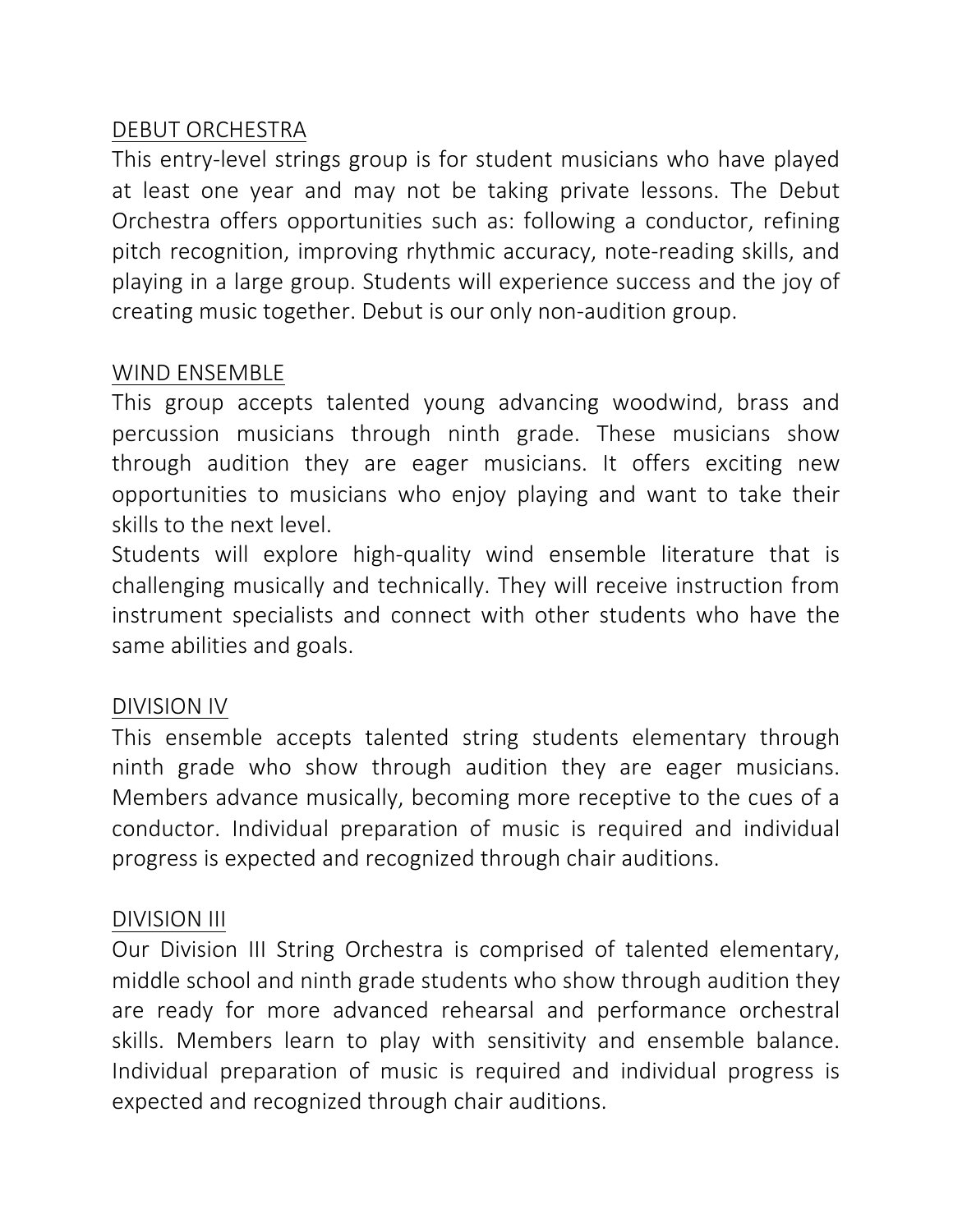### DIVISION II

Our Division II string orchestra is composed of elementary through ninth grade musicians whose auditions show musicality and advanced technical skills. Providing a concentrated learning and performing experience for aspiring young musicians, Division II performs increasingly challenging classical repertoire throughout the year. Members of the Division II orchestra are exposed to the best of classical music to foster a professional attitude. Individual progress is expected and recognized through chair auditions and principal solos.

### DIVISION I

This full symphony orchestra is the most advanced group in the Metropolitan Youth Symphony program. Accepted by audition, members are experienced, exceptionally talented, dedicated elementary through ninth grade student musicians. Division I requires personal commitment and ensemble skills. Individual preparation and progress are expected and recognized through chair auditions and principal solos.

### **SECTIONALS**

Woodwind, brass, and percussion students participate in sectional rehearsals throughout the season. Sectionals are scheduled regularly throughout the concert series. They take place at our regular rehearsal venue. Woodwind, brass and percussion coaches are professional musicians in the valley.